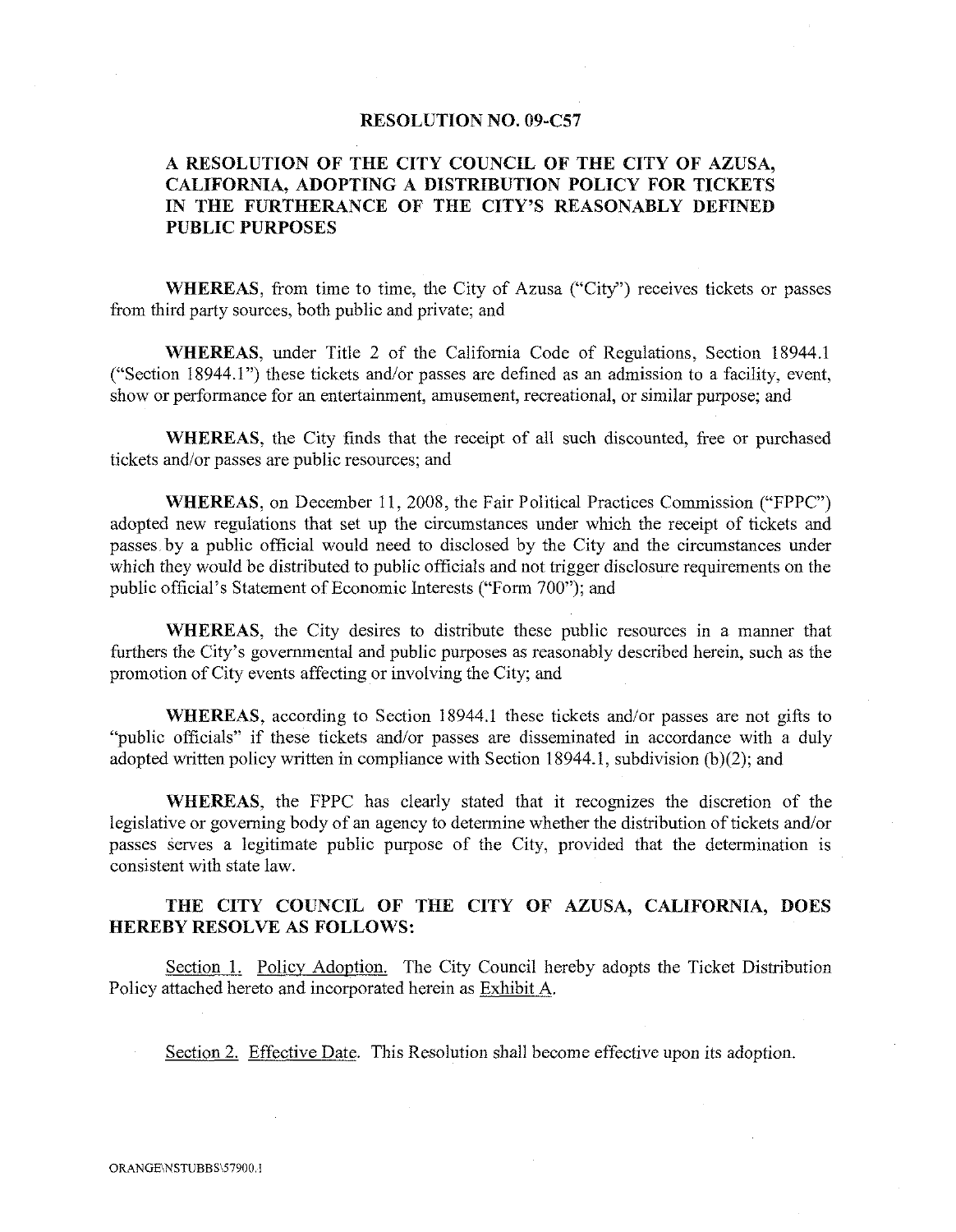RESOLUTION NO. 09-C57 PAGE<sub>2</sub>

PASSED, APPROVED AND ADOPTED this 7<sup>th</sup> day of July, 2009.

OSEPH R. ROCHA, MAYOR

CITY OF AZUSA

**ATTEST** VERA MENDOZA, CITY CLERK

ss.

CITY OF AZUSA

**STATE OF CALIFORNIA)** 

**COUNTY OF ORANGE** )

**I, VERA MENDOZA,** City Clerk of the City of Azusa, California, **DO HEREBY CERTIFY** that the foregoing Resolution No. 09-C57 was adopted at a regular meeting of the City Council of the City of Azusa held on the  $7<sup>th</sup>$  day of July, 2009, and was carried by the following roll call vote:

A YES: COUNCILMEMBERS: GONZALES, CARRILLO, MACIAS, HANKS, ROCHA NOES: COUNCILMEMBERS: NONE ABSENT: COUNCILMEMBERS: NONE

VERA MENDOZA, CITY CLERK CITY OF AZUSA

APPROVED AS TO FORM: BEST BEST & KRIEGER LLP

P. Carvalh

CITY ATTORNEY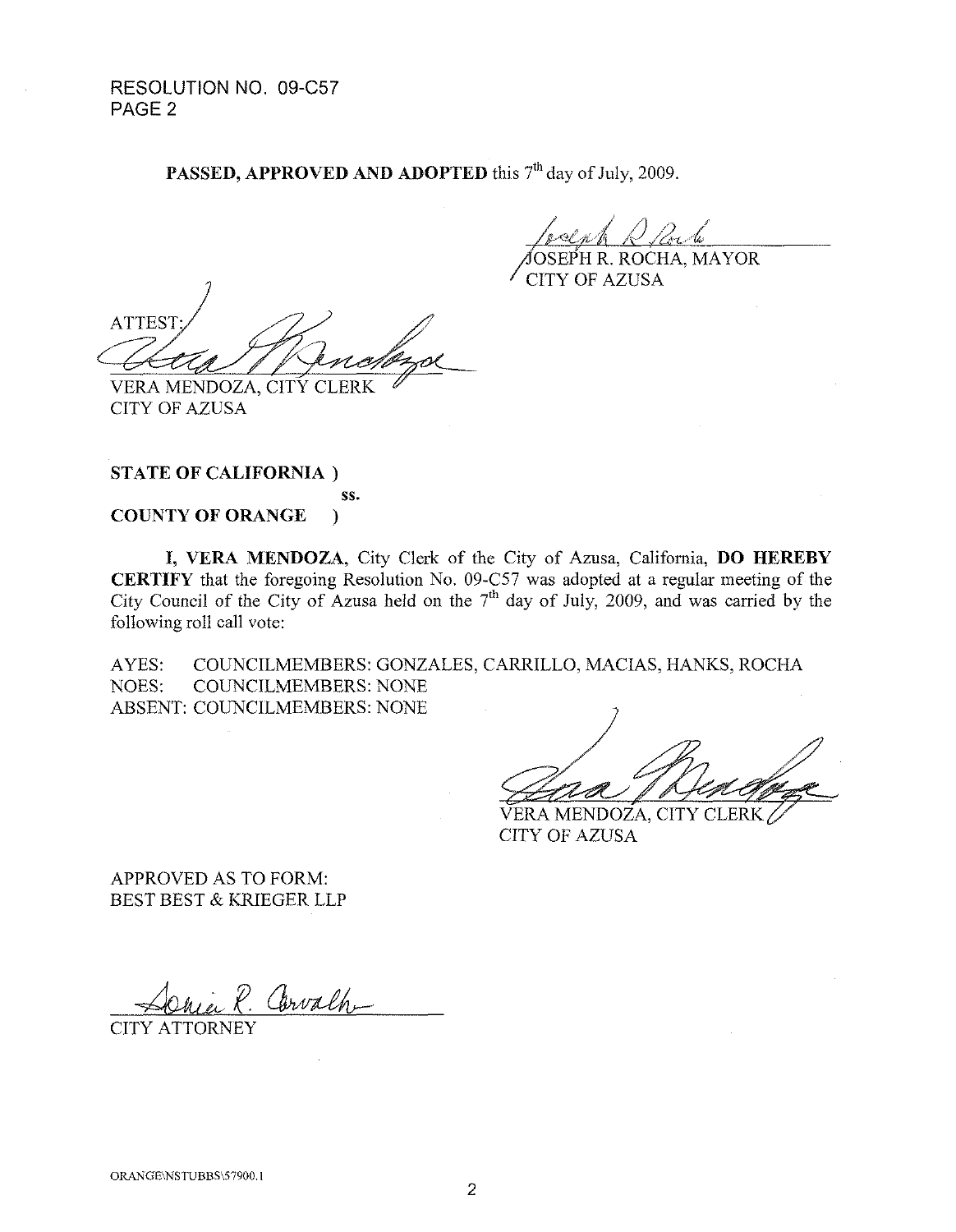## **EXHIBIT A**

## **CITY OF AZUSA TICKET DISTRIBUTION POLICY**

### 1.0 **Purpose of Policy.**

1.1 The purpose of this Policy is to ensure that all Tickets the City receives from public and private entities and individuals are distributed in furtherance of governmental and/or public purposes.

### 2.0 **Application of Policy.**

2.1 Types of Tickets: This Policy applies to Tickets which provide admission to or use of a facility or event for an entertainment, amusement, recreational or similar purpose, and are either:

> a) gratuitously provided to the City by an outside source;

b) acquired by the City by purchase;

c) acquired by the City as consideration pursuant to the terms of a contract for the use of a city venue; or

d) acquired and distributed by the City in any other manner.

2.2 Policy Applicable to Tickets Only: This Policy shall only apply to the City's distribution of Tickets to, or at the behest of, a City Official. This Policy does not apply to any other item of value provided to the City or any City Official, regardless of whether received gratuitously or for which consideration is provided.

2.3 This Policy, together with the procedures established pursuant to Section 4.4 below, shall supersede and replace any prior City policy governing Tickets to which this Policy applies.

## 3.0 **Definitions.**

Unless otherwise expressly provided herein, words and terms used in this Policy shall have the same meaning as that ascribed to such words and terms in the California Political Reform Act of 1974 (Government Code Sections 81000, et seq., as the same may from time to time be amended) and the Fair Political Practices Commission ("FPPC") Regulations (Title 2, Division 6 of the California Code of Regulations, Sections 18110 et seq., as the same may from time to time be amended).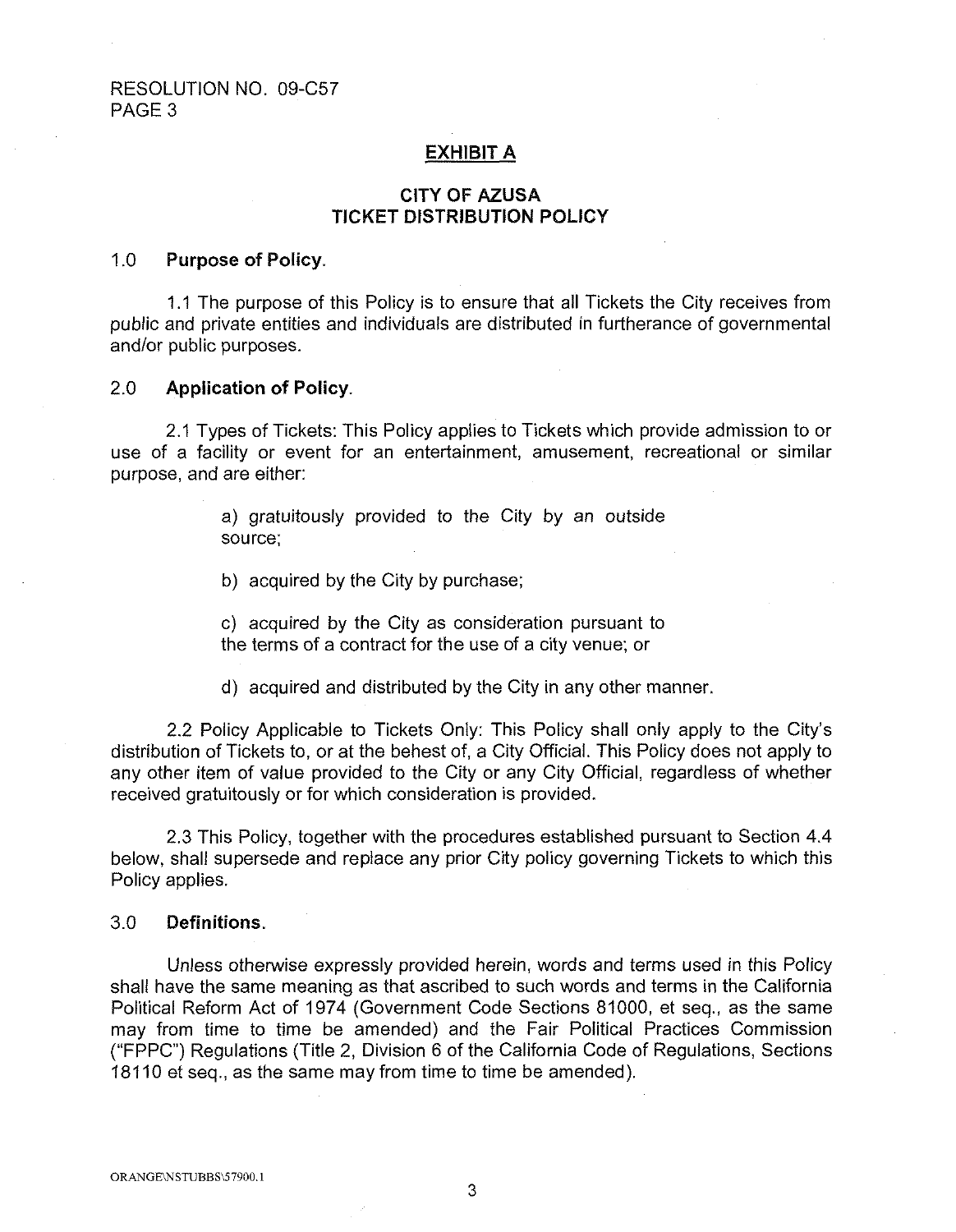## RESOLUTION NO. 09-C57 PAGE 4

3.1 "City" or "City of Azusa" shall mean and include the City of Azusa, the Azusa Redevelopment Agency, any other affiliated agency created or activated by the Azusa City Council, and any departments, boards and commissions thereof.

3.2 "City Official" shall mean and refer to the City's "public officials," as that term is defined by Government Code Section 82048 and FPPC Regulation 18701. Such term shall include, without limitation, any City board, commission, or committee member or other appointed official or employee required to file an annual Statement of Economic Interests (FPPC Form 700).

3.3 "FPPC" shall mean and refer to the California Fair Political Practices Commission.

3.4 "Immediate family'' shall mean and refer to the spouse and dependent children.

3.5 "Policy" shall mean and refer to this Ticket Distribution Policy.

3.6 "Ticket" shall mean and refer to a "ticket or pass" as that term is defined in FPPC Regulation 18944.1, as amended from time to time, but which currently defines a "ticket or pass" as admission privilege to a facility, event, show or performance for an entertainment, amusement, recreational, or similar purpose.

## 4.0 **General Provisions.**

4.1 No Right to Tickets: The use of complimentary Tickets is a privilege extended by the City and not the right of any person to which the privilege may from time to time be extended.

4.2 Limitation on Transfer of Tickets: Tickets distributed to a City Official pursuant to this Policy shall not be transferred to any other person, except to members of such City Official's immediate family solely for their personal use.

4.3 Prohibition Against Sale of or Receiving Reimbursement for Tickets: No person who receives a Ticket pursuant to this policy shall sell or receive reimbursement for the value of such Ticket.

4.4 Implementation of Policy: The City Manager shall have the authority, in his or her sole discretion, to establish procedures for the distribution of Tickets in accordance with this Policy. All requests for Tickets which fall within the scope of this Policy shall be made in accordance with the procedures established by the City Manager.

4.5 Designation of Agency Head: The City Manager or his/her designee shall be the "Agency Head" for purposes of implementing the provisions of this Policy and completing and posting the FPPC California Form 802.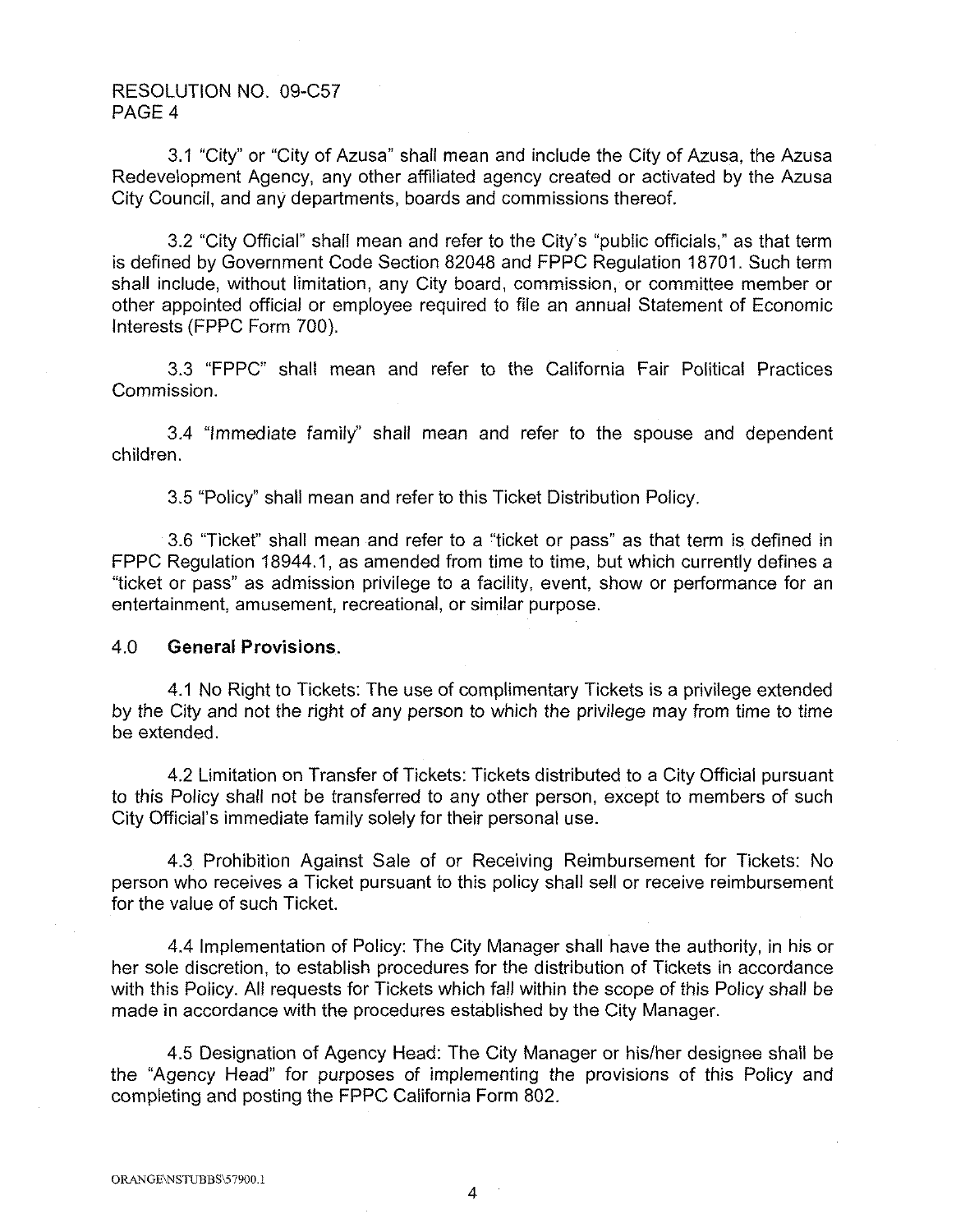4.6 No Earmarking of Ticket to City: No Ticket gratuitously provided to the City by an outside source and distributed to, or at the behest of, a City Official pursuant to this Policy shall be earmarked by the original source for provision to a particular City Official.

## 5.0 **Conditions Under Which Tickets May be Distributed.**

Subject to the provisions of this Policy, complimentary Tickets may be distributed to City Officials under the following conditions:

5.1 The City Official reimburses the City for the face value of the Ticket(s).

5.2 The City Official treats the Ticket(s) as income consistent with applicable federal and state income tax laws.

5.3 The distribution of the Ticket(s) to, or at the behest of, the City Official accomplishes a governmental and/or public purpose. The following list of governmental and/or public purposes the City may accomplish through the distribution of Tickets is illustrative rather than exhaustive:

> a) Facilitating the performance of a ceremonial role or function by a City Official on behalf of the City at an event.

> b) Facilitating the attendance of a City Official at an event where the job duties of the City Official require his or her attendance at the event.

> c) Promotion of intergovernmental relations and/or cooperation and coordination of resources with other governmental agencies, including, but not limited to, attendance at an event with or by elected or appointed public officials from other jurisdictions, their staff members and their guests.

> d) Promotion of City resources and/or facilities available to Azusa residents.

> e) Promotion of City-run, sponsored or supported community programs or events.

> f) Promoting, supporting and/or showing appreciation for programs or services rendered by charitable and non-profit organizations benefiting Azusa residents.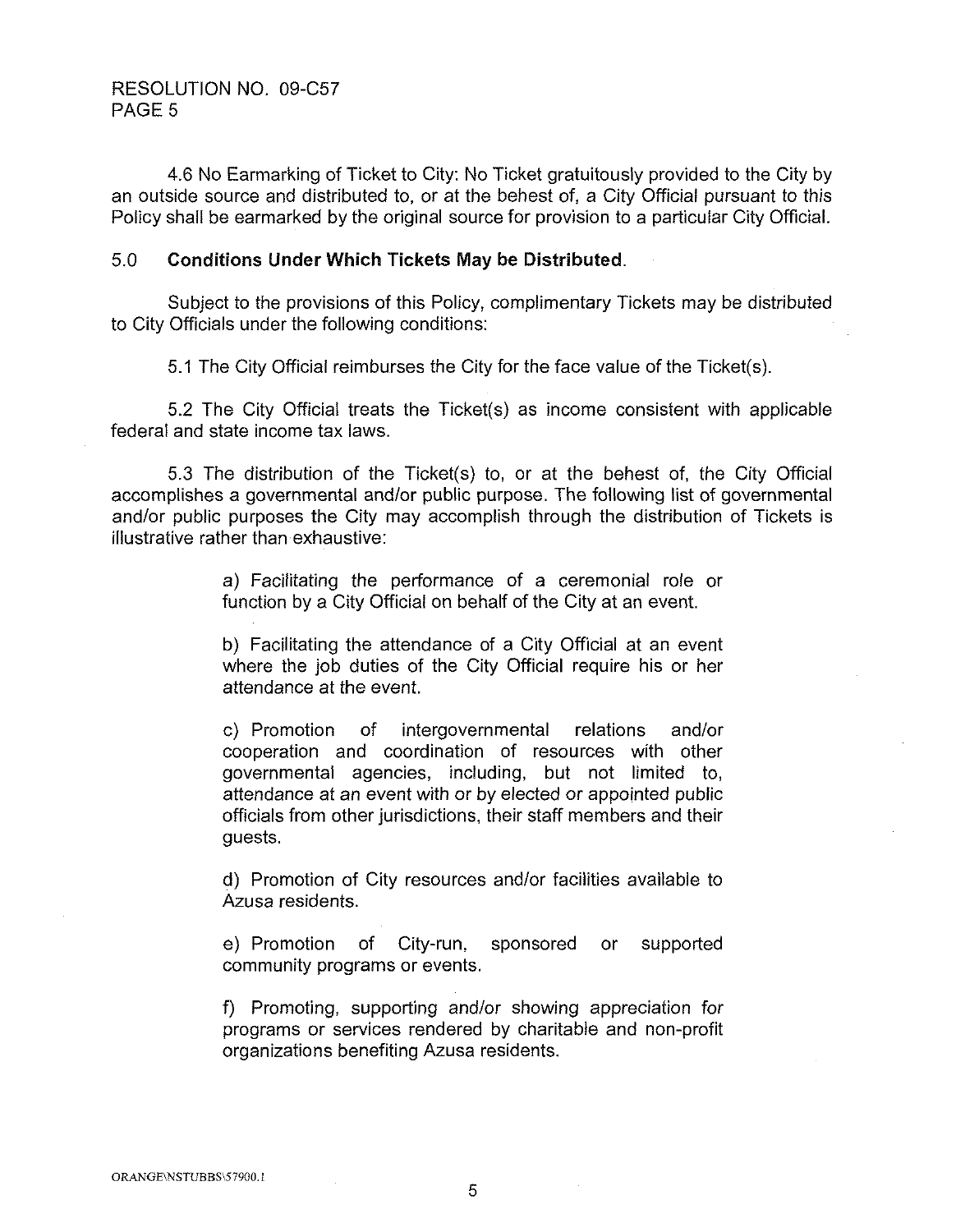g) Promotion of business activity, development, and/or redevelopment within the City.

h) Promotion of City-owned businesses.

i) Promotion of City tourism on a local, state, national or worldwide scale.

j) Promotion of City recognition, visibility, and/or profile on a local, state, national or worldwide scale.

k) Promotion of open government by City official appearances, participation and/or availability at business and/or community events.

I) Increasing public exposure to, and awareness of, the various recreational, cultural, and educational venues and facilities available to the public within the City.

m) Attracting or rewarding volunteer public service.

n) Encouraging or rewarding significant academic, athletic, or public service achievements by Azusa students, residents or businesses.

o) Attracting and retaining highly qualified employees in the City service.

p) Recognizing or rewarding meritorious service by a City employee.

q) Promoting enhanced City employee performance or morale.

r) Recognizing contributions made to the City by former City Council Members or City employees.

### 6.0 **Disclosure Requirements.**

6.1 This Policy shall be posted on the City website in a prominent fashion.

6.2 Tickets distributed by the City to any City Official either i) which the City Official treats as income pursuant to Section 5.2 above, or ii) for one or more public purposes described in Section 5.3 above, shall be posted on the City website in a prominent fashion, within thirty (30) days after distribution. Such posting shall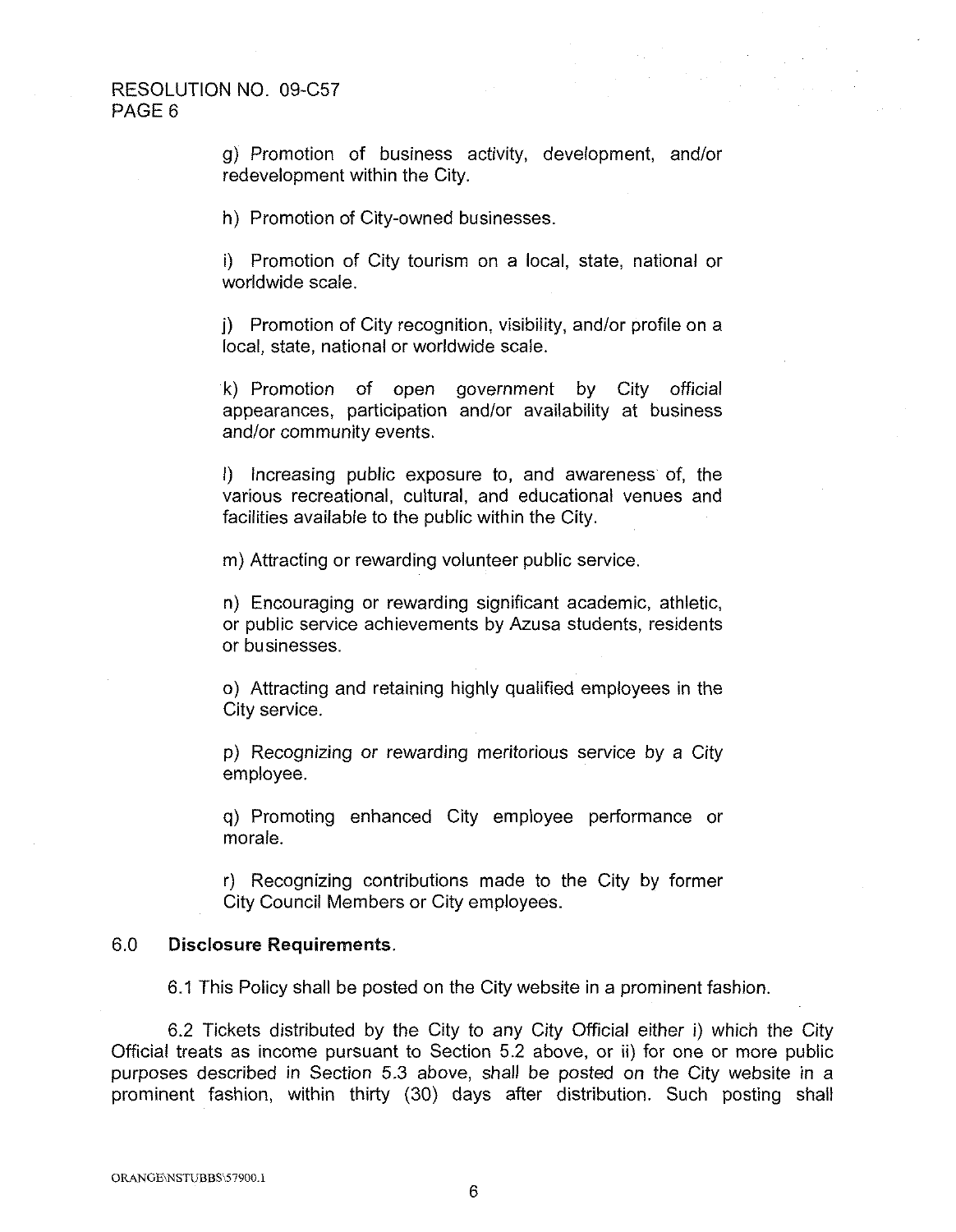## RESOLUTION NO. 09-C57 PAGE 7

incorporate the use of FPPC California Form 802, attached to and incorporated in this Policy as **Exhibit 1**, or such alternative form(s) as may from time to time be designated by the FPPC.

6.3 Tickets distributed by the City for which the City receives reimbursement from the City Official as provided under Section 5.1 above shall not be subject to the disclosure provisions of Section 6.2.

7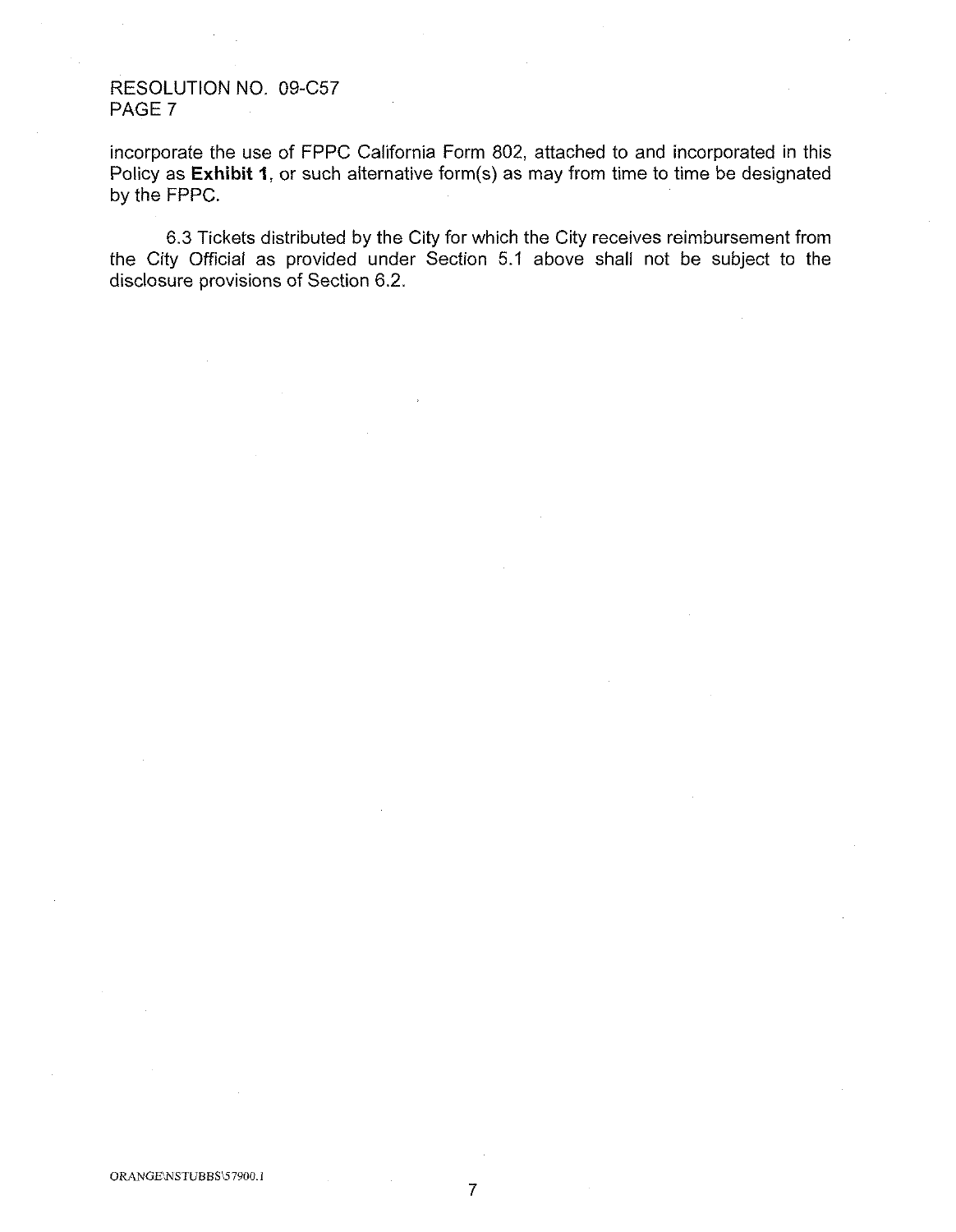RESOLUTION NO. 09-C57 PAGE 8

 $\bar{z}$ 

 $\sim$ 

# **EXHIBIT 1**

# **CALIFORNIA FORM 802**

**[Attached]** 

 $\bar{z}$ 

8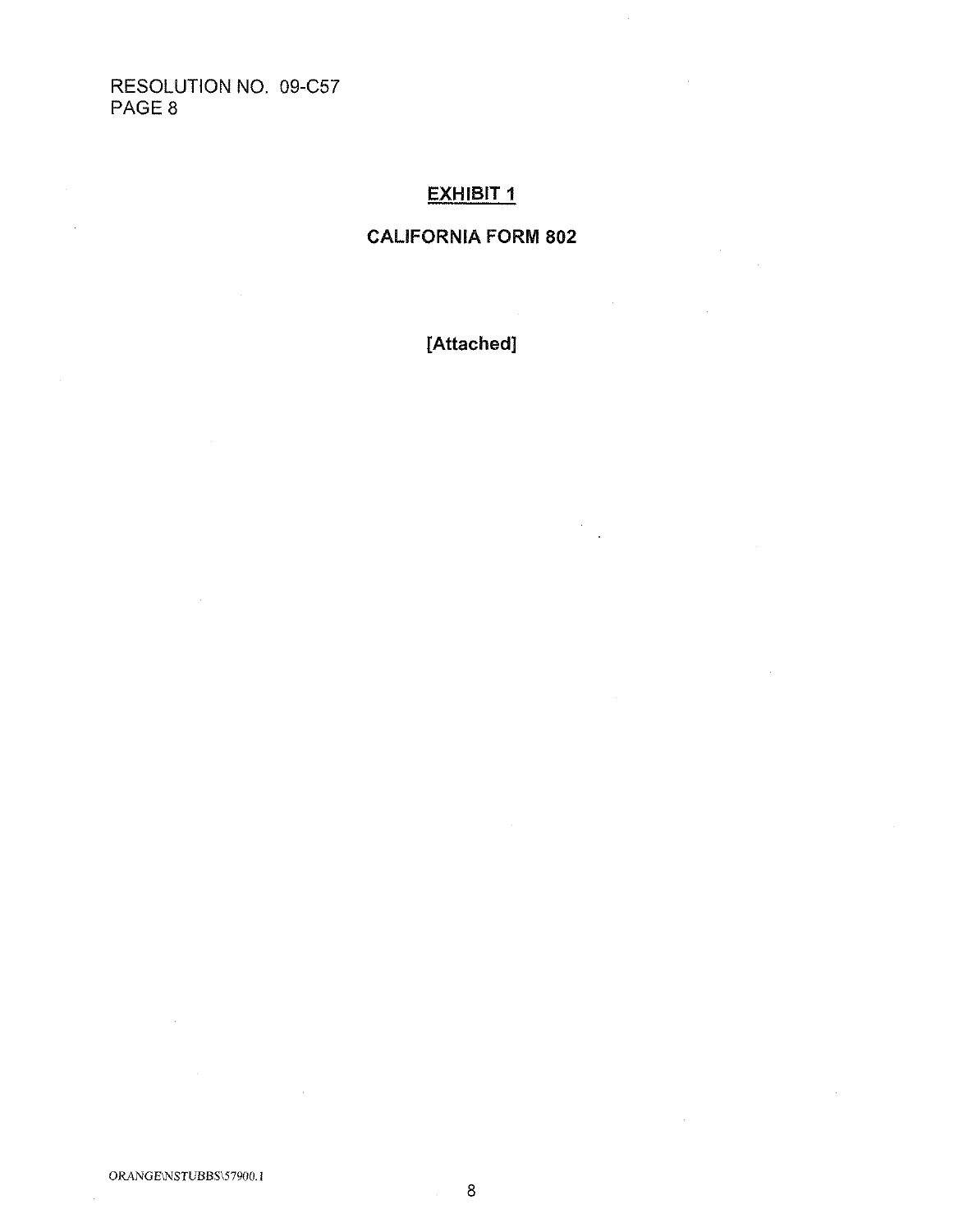| <b>Tickets Provided by</b><br><b>Agency Report</b>                                                                                  |                                                                                                                                         | <b>A Public Document</b>                     | <b>TICKETS PROVIDED BY</b><br><b>AGENCY REPORT</b> |  |
|-------------------------------------------------------------------------------------------------------------------------------------|-----------------------------------------------------------------------------------------------------------------------------------------|----------------------------------------------|----------------------------------------------------|--|
| 1. Agency Name                                                                                                                      |                                                                                                                                         | Date Stamp                                   | <b>California</b>                                  |  |
| Division, Department, or Region (if applicable)                                                                                     |                                                                                                                                         |                                              | Form<br>For Official Use Only                      |  |
| <b>Street Address</b>                                                                                                               |                                                                                                                                         |                                              |                                                    |  |
| <b>Area Code/Phone Number</b><br>E-mail                                                                                             |                                                                                                                                         | Amendment (Must explain in Part 5.)          |                                                    |  |
| Agency Contact (name and title)                                                                                                     |                                                                                                                                         |                                              | Date of Original Filing:<br>(month, day, year)     |  |
| 2. Event For Which Tickets Were Distributed                                                                                         |                                                                                                                                         |                                              |                                                    |  |
|                                                                                                                                     |                                                                                                                                         |                                              |                                                    |  |
|                                                                                                                                     |                                                                                                                                         |                                              |                                                    |  |
| Agency Event<br>$\Box$ Yes                                                                                                          | $\Box$ No (Identify source of tickets below.)                                                                                           |                                              |                                                    |  |
|                                                                                                                                     |                                                                                                                                         |                                              |                                                    |  |
|                                                                                                                                     |                                                                                                                                         | Ticket(s) Provided to Agency: □ Gratuitously | □ Pursuant to Contract                             |  |
| 3. Agency Official(s) Receiving Ticket(s) (use a continuation sheet for additional names)                                           |                                                                                                                                         |                                              |                                                    |  |
| Name of Official<br>(Last, First)                                                                                                   | State Whether the Distribution is Income to the Official or<br>Number<br>Describe the Public Purpose for the Distribution<br>of Tickets |                                              |                                                    |  |
|                                                                                                                                     |                                                                                                                                         |                                              |                                                    |  |
|                                                                                                                                     |                                                                                                                                         |                                              |                                                    |  |
|                                                                                                                                     |                                                                                                                                         |                                              |                                                    |  |
|                                                                                                                                     |                                                                                                                                         |                                              |                                                    |  |
| 4. Individual or Organization Receiving Ticket(s) (Provided at the behest of an agency official.)                                   |                                                                                                                                         |                                              |                                                    |  |
|                                                                                                                                     |                                                                                                                                         |                                              |                                                    |  |
|                                                                                                                                     |                                                                                                                                         |                                              |                                                    |  |
|                                                                                                                                     |                                                                                                                                         |                                              | Number of Tickets: _________                       |  |
|                                                                                                                                     |                                                                                                                                         |                                              |                                                    |  |
| Address of Organization: Number and Street                                                                                          |                                                                                                                                         | City                                         | State<br>Zip Code                                  |  |
| Purpose for Distribution: (Describe the public purpose for the distribution to the organization.)                                   |                                                                                                                                         |                                              |                                                    |  |
| 5. Verification                                                                                                                     |                                                                                                                                         |                                              |                                                    |  |
| I have determined that the distribution of tickets set forth above is in accordance with the provisions of FPPC Regulation 18944.1. |                                                                                                                                         |                                              |                                                    |  |
| Signature of Agency Head or Designee                                                                                                | Print Name                                                                                                                              | Title                                        | (month, day, year)                                 |  |

 $\overline{z}$ 

 $\sim$